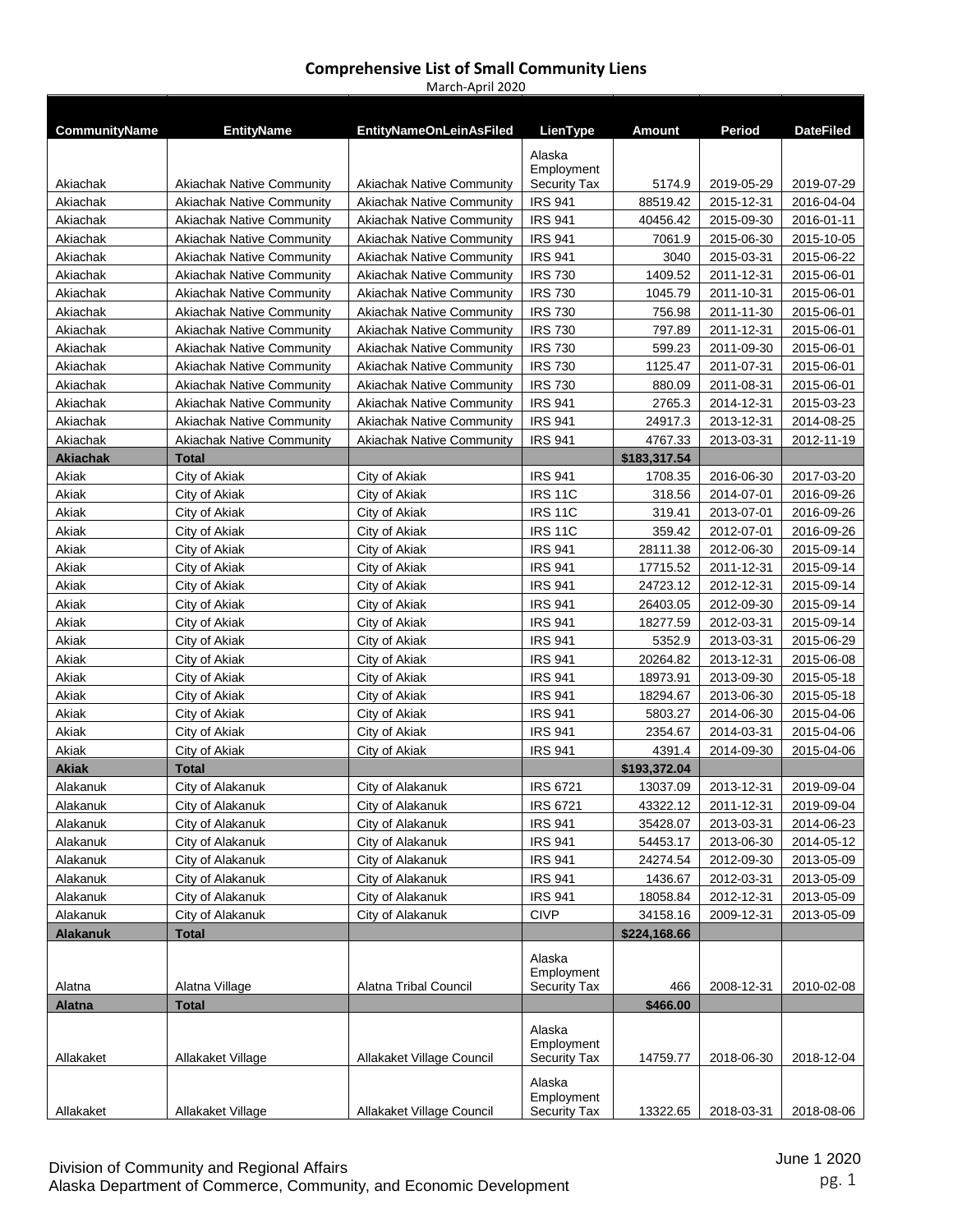| <b>CommunityName</b>           | <b>EntityName</b>              | <b>EntityNameOnLeinAsFiled</b>                             | LienType                                    | Amount                | Period                   | <b>DateFiled</b>         |
|--------------------------------|--------------------------------|------------------------------------------------------------|---------------------------------------------|-----------------------|--------------------------|--------------------------|
| Allakaket                      | Allakaket Village              | Allakaket Village Council                                  | Alaska<br>Employment<br><b>Security Tax</b> | 3581.32               | 2017-12-31               | 2018-05-07               |
|                                |                                |                                                            | Alaska<br>Employment                        |                       |                          |                          |
| Allakaket                      | Allakaket Village              | Allakaket Village Council                                  | <b>Security Tax</b>                         | 39.89                 | 2013-03-30               | 2013-12-06               |
| Allakaket                      | Allakaket Village              | Allakaket Village Council                                  | Alaska<br>Employment<br><b>Security Tax</b> | 1995.49               | 2005-06-30               | 2006-10-17               |
| Allakaket                      | Allakaket Village              | Allakaket Village Council                                  | Alaska<br>Employment<br><b>Security Tax</b> | 2157.81               | 2005-09-30               | 2006-10-17               |
|                                |                                |                                                            |                                             |                       |                          |                          |
| Allakaket                      | Allakaket Village              | Allakaket Village Council                                  | Alaska<br>Employment<br><b>Security Tax</b> | 206.84                | 2005-12-31               | 2006-10-17               |
| Allakaket                      | Allakaket Village              | Allakaket Village Council                                  | Alaska<br>Employment<br><b>Security Tax</b> | 411.54                | 2006-03-31               | 2006-10-17               |
| Allakaket                      | Allakaket Village              | Allakaket Village Council                                  | Alaska<br>Employment<br><b>Security Tax</b> | 291.72                | 2006-06-30               | 2006-10-17               |
| <b>Allakaket</b>               | Total                          |                                                            |                                             | \$36,767.03           |                          |                          |
|                                |                                | Anaktuvuk Pass City                                        |                                             |                       |                          |                          |
| Anaktuvuk Pass                 | City of Anaktuvuk Pass         | Council                                                    | <b>IRS 941</b>                              | 5245.29               | 2016-09-30               | 2017-03-21               |
| <b>Anaktuvuk Pass</b><br>Anvik | <b>Total</b><br>City of Anvik  | <b>Anvik Tribal Council</b>                                | <b>IRS 941</b>                              | \$5,245.29<br>3037.58 | 2014-09-30               | 2017-02-10               |
| Anvik                          | City of Anvik                  | <b>Anvik Tribal Council</b>                                | <b>IRS 941</b>                              | 1795.13               | 2013-06-30               | 2017-02-10               |
| Anvik                          | City of Anvik                  | <b>Anvik Tribal Council</b>                                | <b>IRS 941</b>                              | 4506.94               | 2016-09-30               | 2017-02-10               |
| Anvik                          | City of Anvik                  | <b>Anvik Tribal Council</b>                                | <b>IRS 941</b>                              | 1543.56               | 2011-09-30               | 2017-02-10               |
| Anvik                          | City of Anvik                  | <b>Anvik Tribal Council</b>                                | <b>IRS 941</b>                              | 629.76                | 2012-12-31               | 2017-02-10               |
| Anvik                          | City of Anvik                  | <b>Anvik Tribal Council</b>                                | <b>IRS 941</b>                              | 2872.44               | 2014-03-31               | 2017-02-10               |
| Anvik                          | City of Anvik                  | <b>Anvik Tribal Council</b>                                | <b>IRS 941</b>                              | 2825.22               | 2014-12-31               | 2017-02-10               |
| Anvik                          | City of Anvik                  | <b>Anvik Tribal Council</b>                                | <b>IRS 941</b>                              | 3129.48               | 2013-09-30               | 2017-02-10               |
| Anvik                          | City of Anvik                  | <b>Anvik Tribal Council</b>                                | <b>IRS 941</b>                              | 38696.32              | 2016-06-30               | 2017-02-10               |
| Anvik                          | City of Anvik                  | <b>Anvik Tribal Council</b>                                | <b>IRS 941</b>                              | 2514.5                | 2015-06-30               | 2017-02-10               |
| Anvik                          | City of Anvik                  | <b>Anvik Tribal Council</b>                                | <b>IRS 941</b>                              | 216.07                | 2010-12-31               | 2017-02-10               |
| Anvik                          | City of Anvik                  | <b>Anvik Tribal Council</b>                                | <b>IRS 941</b>                              | 7567.36               | 2012-09-30               | 2017-02-10               |
| Anvik                          | City of Anvik                  | <b>Anvik Tribal Council</b>                                | <b>IRS 941</b>                              | 2382.1                | 2013-12-31               | 2017-02-10               |
| Anvik                          | City of Anvik                  | <b>Anvik Tribal Council</b>                                | <b>IRS 941</b>                              | 2127.07               | 2015-03-31               | 2017-02-10               |
| Anvik<br>Anvik                 | City of Anvik<br>City of Anvik | <b>Anvik Tribal Council</b><br><b>Anvik Tribal Council</b> | <b>IRS 941</b><br><b>IRS 941</b>            | 6546.11<br>3395.28    | 2015-12-31               | 2017-02-10<br>2017-02-10 |
| Anvik                          | City of Anvik                  | <b>Anvik Tribal Council</b>                                | <b>IRS 941</b>                              | 4517.94               | 2015-09-30<br>2016-03-31 | 2017-02-10               |
| Anvik                          | <b>Total</b>                   |                                                            |                                             | \$88,302.86           |                          |                          |
| Atmautluak                     | Village of Atmautluak          | Atmauluak Traditional<br>Council                           | <b>IRS 941</b>                              | 3734.3                | 2016-09-30               | 2017-03-01               |
| Atmautluak                     | Village of Atmautluak          | Atmauluak Traditional<br>Council                           | <b>IRS 730</b>                              | 479.4                 | 2013-10-31               | 2017-03-01               |
| Atmautluak                     | Village of Atmautluak          | <b>Atmauluak Traditional</b><br>Council                    | <b>IRS 730</b>                              | 83.18                 | 2014-03-31               | 2017-03-01               |
| Atmautluak                     | Village of Atmautluak          | <b>Atmauluak Traditional</b><br>Council                    | <b>IRS 730</b>                              | 95.55                 | 2014-04-30               | 2017-03-01               |
| Atmautluak                     | Village of Atmautluak          | <b>Atmauluak Traditional</b><br>Council                    | <b>IRS 730</b>                              | 85.01                 | 2015-11-30               | 2017-03-01               |
| Atmautluak                     | Village of Atmautluak          | Atmauluak Traditional<br>Council                           | <b>IRS 730</b>                              | 74.61                 | 2015-12-31               | 2017-03-01               |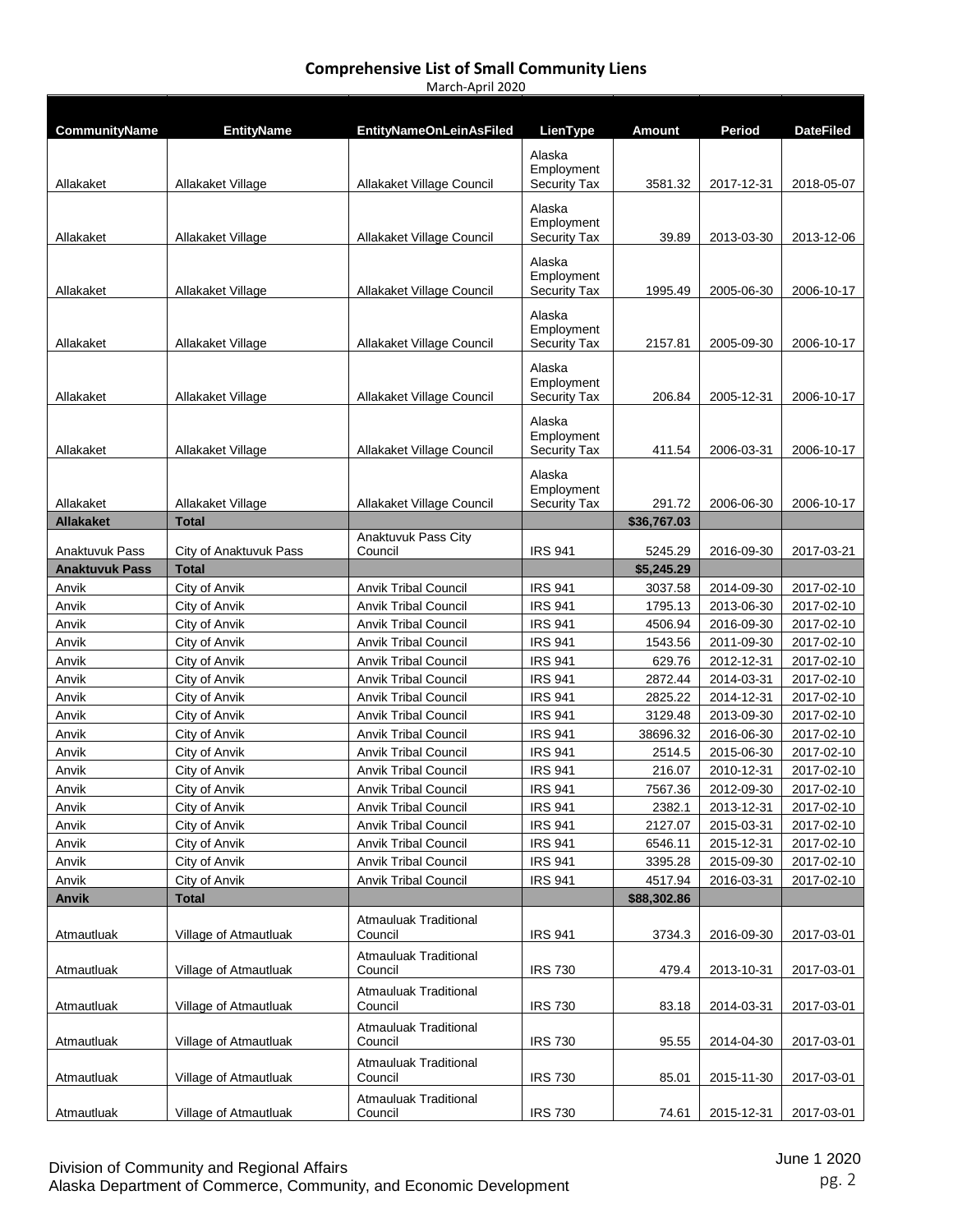| CommunityName         | <b>EntityName</b>                      | <b>EntityNameOnLeinAsFiled</b>             | LienType                                    | <b>Amount</b>        | Period                   | <b>DateFiled</b>         |
|-----------------------|----------------------------------------|--------------------------------------------|---------------------------------------------|----------------------|--------------------------|--------------------------|
| Atmautluak            | Village of Atmautluak                  | <b>Atmauluak Traditional</b><br>Council    | <b>IRS 730</b>                              | 53.71                | 2016-02-29               | 2017-03-01               |
| Atmautluak            | Village of Atmautluak                  | <b>Atmauluak Traditional</b><br>Council    | <b>IRS 730</b>                              | 82.65                | 2016-03-31               | 2017-03-01               |
|                       |                                        | <b>Atmauluak Traditional</b>               |                                             |                      |                          |                          |
| Atmautluak            | Village of Atmautluak                  | Council                                    | <b>IRS 730</b>                              | 50.58                | 2016-04-30               | 2017-03-01               |
| Atmautluak            | Village of Atmautluak                  | Village of Atmautluak                      | <b>IRS 6721</b>                             | 1784.98              | 2010-12-31               | 2016-09-26               |
| <b>Atmautluak</b>     | <b>Total</b>                           |                                            |                                             | \$6,523.97           |                          |                          |
| <b>Brevig Mission</b> |                                        | City of Brevig Mission                     | Alaska<br>Employment<br><b>Security Tax</b> | 2717.57              | 2013-02-27               | 2013-03-01               |
| <b>Brevig Mission</b> | City of Brevig Mission<br><b>Total</b> |                                            |                                             | \$2,717.57           |                          |                          |
| Chefornak             | Village of Chefornak                   | <b>Chefornak Traditional</b><br>Council    | Alaska<br>Employment<br><b>Security Tax</b> | 4786.15              | 2002-09-30               | 2003-02-15               |
| Chefornak             | Village of Chefornak                   | <b>Chefornak Traditional</b><br>Council    | Alaska<br>Employment<br><b>Security Tax</b> | 1046.64              | 2001-06-30               | 2001-11-23               |
| <b>Chefornak</b>      | <b>Total</b>                           |                                            |                                             | \$5,832.79           |                          |                          |
| Chevak                | City of Chevak                         | <b>Chevak City Council</b>                 | <b>IRS 941</b>                              | 28943.29             | 2019-03-31               | 2019-08-28               |
| Chevak                | City of Chevak                         | <b>Chevak City Council</b>                 | <b>IRS 730</b>                              | 140.39               | 2018-10-31               | 2019-08-28               |
| Chevak                | City of Chevak                         | <b>Chevak City Council</b>                 | <b>IRS 730</b>                              | 92.91                | 2018-07-16               | 2019-06-18               |
| Chevak                | City of Chevak                         | <b>Chevak City Council</b>                 | <b>IRS 6721</b>                             | 43548.58             | 2015-01-12               | 2019-06-18               |
| Chevak                | City of Chevak                         | <b>Chevak City Council</b>                 | <b>IRS 941</b>                              | 29790.01             | 2017-12-25               | 2019-06-18               |
| Chevak                | City of Chevak                         | <b>Chevak City Council</b>                 | <b>IRS 941</b>                              | 33215.17             | 2018-04-09               | 2019-06-18               |
| Chevak                | City of Chevak                         | <b>Chevak City Council</b>                 | <b>IRS 730</b>                              | 53.14                | 2018-07-16               | 2019-06-18               |
| Chevak                | City of Chevak                         | <b>Chevak City Council</b>                 | <b>IRS 941</b>                              | 27162.44             | 2017-01-02               | 2019-06-18               |
| Chevak                | City of Chevak                         | <b>Chevak City Council</b>                 | <b>IRS 730</b>                              | 82.44                | 2018-07-16               | 2019-06-18               |
| Chevak                | City of Chevak                         | Chevak City Council                        | <b>IRS 941</b>                              | 26774.36             | 2018-02-26               | 2019-06-18               |
| Chevak                | City of Chevak                         | Chevak City Council                        | <b>IRS 941</b>                              | 27143.16             | 2016-06-13               | 2019-06-18               |
| Chevak                | City of Chevak                         | Chevak City Council                        | <b>IRS 941</b>                              | 22487.82             | 2018-03-05               | 2019-06-18               |
| Chevak                | City of Chevak                         | <b>Chevak City Council</b>                 | <b>IRS 730</b>                              | 98.62                | 2018-07-16               | 2019-06-18               |
| Chevak                | City of Chevak                         | Chevak City Council                        | <b>IRS 730</b>                              | 186.91               | 2018-07-16               | 2019-06-18               |
| Chevak                | City of Chevak                         | <b>Chevak City Council</b>                 | <b>IRS 730</b>                              | 120.94               | 2018-07-16               | 2019-06-18               |
| Chevak                | City of Chevak                         | Chevak City Council                        | <b>IRS 730</b>                              | 49.52                | 2018-07-16               | 2019-06-18               |
| Chevak                | City of Chevak                         | <b>Chevak City Council</b>                 | <b>IRS 941</b>                              | 1120.54              | 2015-04-13               | 2019-06-18               |
| Chevak                | City of Chevak                         | Chevak City Council                        | <b>IRS 941</b>                              | 3049.91              | 2018-10-01               | 2019-06-18               |
| Chevak                | City of Chevak                         | Chevak City Council                        | <b>IRS 941</b>                              | 1827.56              | 2019-01-14               | 2019-06-18               |
| Chevak                | City of Chevak                         | Chevak City Council                        | <b>IRS 730</b>                              | 74.11                | 2018-07-16               | 2019-06-18               |
| Chevak                | City of Chevak                         | Chevak City Council                        | <b>IRS 941</b>                              | 21227.13             | 2019-04-01               | 2019-06-18               |
| Chevak                | City of Chevak                         | <b>Chevak City Council</b>                 | <b>IRS 941</b>                              | 27390.93             | 2015-03-02               | 2019-06-18               |
| Chevak                | City of Chevak                         | Chevak City Council                        | <b>IRS 730</b>                              | 101.46               | 2018-10-01               | 2019-06-18               |
| Chevak                | City of Chevak                         | Chevak City Council                        | <b>IRS 730</b>                              | 90.87                | 2018-07-16               | 2019-06-18               |
| Chevak                | City of Chevak                         | Chevak City Council                        | <b>IRS 941</b>                              | 1912.87              | 2018-07-30               | 2019-06-18               |
| Chevak                | City of Chevak                         | <b>Chevak City Council</b>                 | <b>IRS 730</b>                              | 64.48                | 2018-07-16               | 2019-06-18               |
| Chevak                | City of Chevak                         | <b>Chevak City Council</b>                 | <b>IRS 941</b>                              | 31507.36             | 2018-02-26               | 2019-06-18               |
| Chevak                | City of Chevak                         | <b>Chevak City Council</b>                 | <b>IRS 941</b>                              | 25321.2              | 2018-03-26               | 2019-06-18               |
| Chevak                | City of Chevak                         | <b>Chevak City Council</b>                 | <b>IRS 730</b>                              | 255.93               | 2018-07-23               | 2019-06-18               |
| Chevak                | City of Chevak                         | Chevak City Council                        | <b>IRS 730</b>                              | 132.71               | 2018-07-16               | 2019-06-18               |
| Chevak<br>Chevak      | City of Chevak<br>City of Chevak       | Chevak City Council<br>Chevak City Council | <b>IRS 941</b><br><b>IRS 941</b>            | 26875.14<br>12896.13 | 2017-11-06<br>2014-07-21 | 2019-06-18<br>2019-06-18 |
| Chevak                | City of Chevak                         | Chevak City Council                        | <b>IRS 730</b>                              | 52.98                | 2018-07-16               | 2019-06-18               |
| Chevak                | City of Chevak                         | Chevak City Council                        | <b>IRS 730</b>                              | 58.05                | 2018-07-16               | 2019-06-18               |
| Chevak                | City of Chevak                         | Chevak City Council                        | <b>IRS 941</b>                              | 28928.74             | 2018-03-05               | 2019-06-18               |
| Chevak                | City of Chevak                         | Chevak City Council                        | <b>IRS 730</b>                              | 71.28                | 2018-07-16               | 2019-06-18               |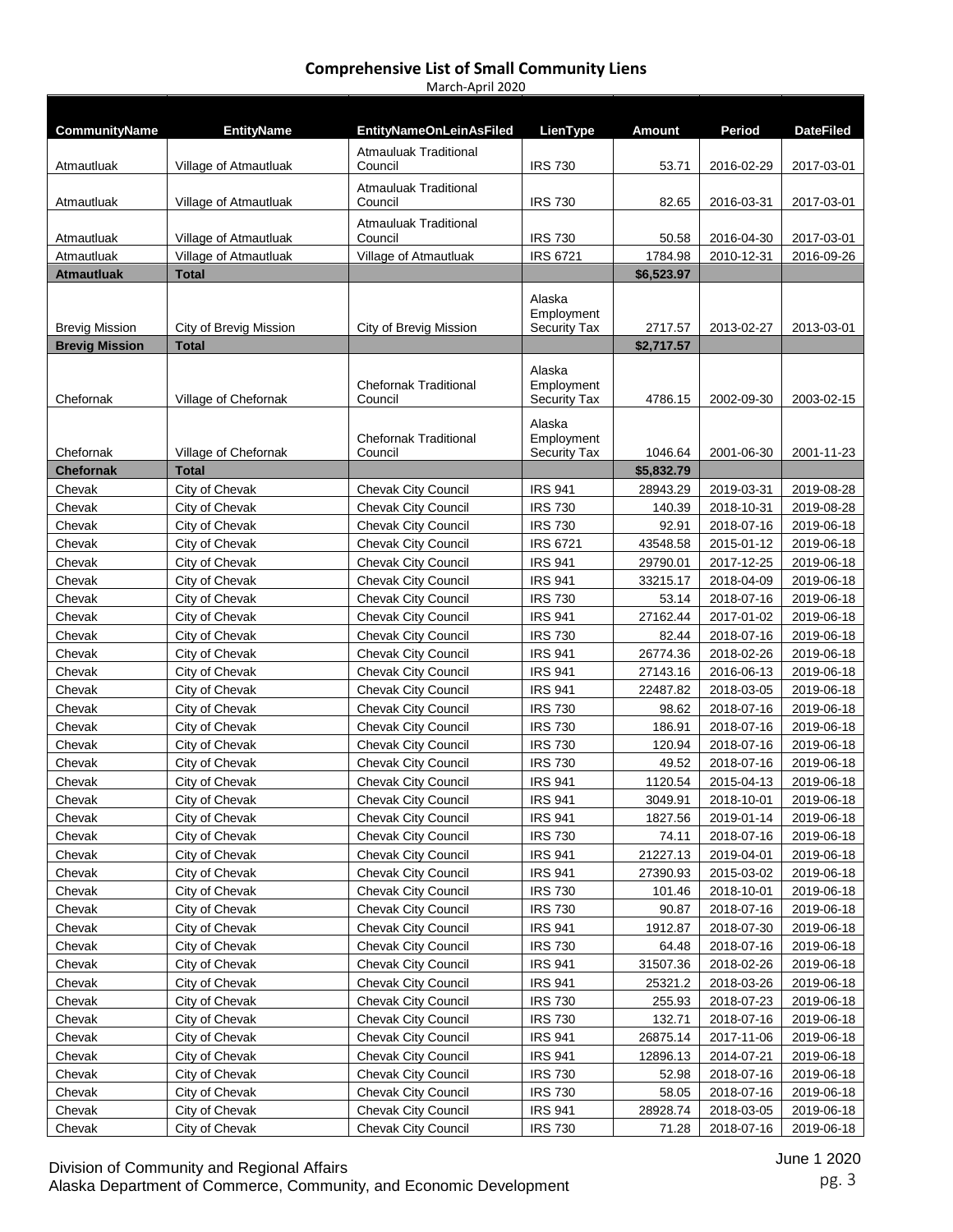| CommunityName           | <b>EntityName</b>                | <b>EntityNameOnLeinAsFiled</b>                           | LienType                                    | <b>Amount</b>  | Period                   | <b>DateFiled</b>         |
|-------------------------|----------------------------------|----------------------------------------------------------|---------------------------------------------|----------------|--------------------------|--------------------------|
| Chevak                  | City of Chevak                   | <b>Chevak City Council</b>                               | <b>IRS 730</b>                              | 61.31          | 2018-07-16               | 2019-06-18               |
| Chevak                  | City of Chevak                   | <b>Chevak City Council</b>                               | <b>IRS 730</b>                              | 113.63         | 2018-07-16               | 2019-06-18               |
| Chevak                  | City of Chevak                   | <b>Chevak City Council</b>                               | <b>IRS 941</b>                              | 31244.96       | 2017-04-03               | 2019-06-18               |
| Chevak                  | City of Chevak                   | Chevak City Council                                      | <b>IRS 730</b>                              | 106.6          | 2018-07-16               | 2019-06-18               |
| Chevak                  | City of Chevak                   | <b>Chevak City Council</b>                               | <b>IRS 730</b>                              | 58.11          | 2018-07-16               | 2019-06-18               |
| Chevak                  | City of Chevak                   | <b>Chevak City Council</b>                               | <b>IRS 730</b><br><b>IRS 730</b>            | 54.11          | 2018-07-16<br>2018-07-16 | 2019-06-18               |
| Chevak<br>Chevak        | City of Chevak<br>City of Chevak | <b>Chevak City Council</b><br><b>Chevak City Council</b> | <b>IRS 730</b>                              | 71.46<br>90.73 | 2018-07-16               | 2019-06-18<br>2019-06-18 |
| Chevak                  | City of Chevak                   | Chevak City Council                                      | <b>IRS 730</b>                              | 58.39          | 2018-07-16               | 2019-06-18               |
| Chevak                  | City of Chevak                   | Chevak City Council                                      | <b>IRS 941</b>                              | 26621.53       | 2017-07-10               | 2019-06-18               |
| Chevak                  | City of Chevak                   | <b>Chevak City Council</b>                               | <b>IRS 6721</b>                             | 10296.9        | 2014-11-17               | 2019-06-18               |
|                         |                                  |                                                          | Alaska                                      |                |                          |                          |
|                         |                                  |                                                          | Employment                                  |                |                          |                          |
| Chevak                  | City of Chevak                   | <b>Chevak City Council</b>                               | <b>Security Tax</b>                         | 1876.89        | 2017-03-31               | 2017-08-18               |
| Chevak                  | City of Chevak                   | <b>Chevak City Council</b>                               | Alaska<br>Employment<br><b>Security Tax</b> | 2178.55        | 2016-12-31               | 2017-06-26               |
| Chevak                  | City of Chevak                   | <b>Chevak City Council</b>                               | Alaska<br>Employment<br><b>Security Tax</b> | 1946.18        | 2016-09-30               |                          |
|                         |                                  |                                                          |                                             |                |                          | 2017-03-13               |
| Chevak                  | City of Chevak                   | <b>Chevak City Council</b>                               | Alaska<br>Employment<br><b>Security Tax</b> | 11019.55       | 2007-06-30               | 2007-10-10               |
| <b>Chevak</b>           | <b>Total</b>                     |                                                          |                                             | \$508,647.98   |                          |                          |
| Dot Lake Village        | Village of Dot Lake              | Village of Dot Lake                                      | Alaska<br>Employment<br><b>Security Tax</b> | 1753.17        | 2016-12-31               | 2017-05-25               |
| Dot Lake Village        | Village of Dot Lake              | Village of Dot Lake                                      | Alaska<br>Employment<br><b>Security Tax</b> | 14045.33       | 2016-09-30               | 2017-01-12               |
| Dot Lake Village        | Village of Dot Lake              | Village of Dot Lake                                      | Alaska<br>Employment<br><b>Security Tax</b> | 12103.35       | 2016-06-30               | 2016-10-06               |
| Dot Lake Village        | Village of Dot Lake              | Village of Dot Lake                                      | Alaska<br>Employment<br><b>Security Tax</b> | 11611.09       | 2016-03-31               | 2016-07-08               |
| Dot Lake Village        | Village of Dot Lake              | Village of Dot Lake                                      | Alaska<br>Employment<br><b>Security Tax</b> | 10202.2        | 2015-12-31               | 2016-04-06               |
| Dot Lake Village        | Village of Dot Lake              | Village of Dot Lake                                      | Alaska<br>Employment<br><b>Security Tax</b> | 9268.32        | 2015-09-30               | 2016-01-13               |
| Dot Lake Village        | Village of Dot Lake              | Village of Dot Lake                                      | Alaska<br>Employment<br><b>Security Tax</b> | 8799.67        | 2015-06-30               | 2015-10-02               |
| Dot Lake Village        | Village of Dot Lake              | Village of Dot Lake                                      | Alaska<br>Employment<br>Security Tax        | 8002.02        | 2015-03-31               | 2015-07-08               |
| Dot Lake Village        | Village of Dot Lake              | Village of Dot Lake                                      | Alaska<br>Employment<br><b>Security Tax</b> | 7008.94        | 2014-12-31               | 2015-04-09               |
| Dot Lake Village        | Village of Dot Lake              | Village of Dot Lake                                      | Alaska<br>Employment<br><b>Security Tax</b> | 6670.57        | 2014-09-30               | 2015-01-09               |
| <b>Dot Lake Village</b> | <b>Total</b>                     |                                                          |                                             | \$89,464.66    |                          |                          |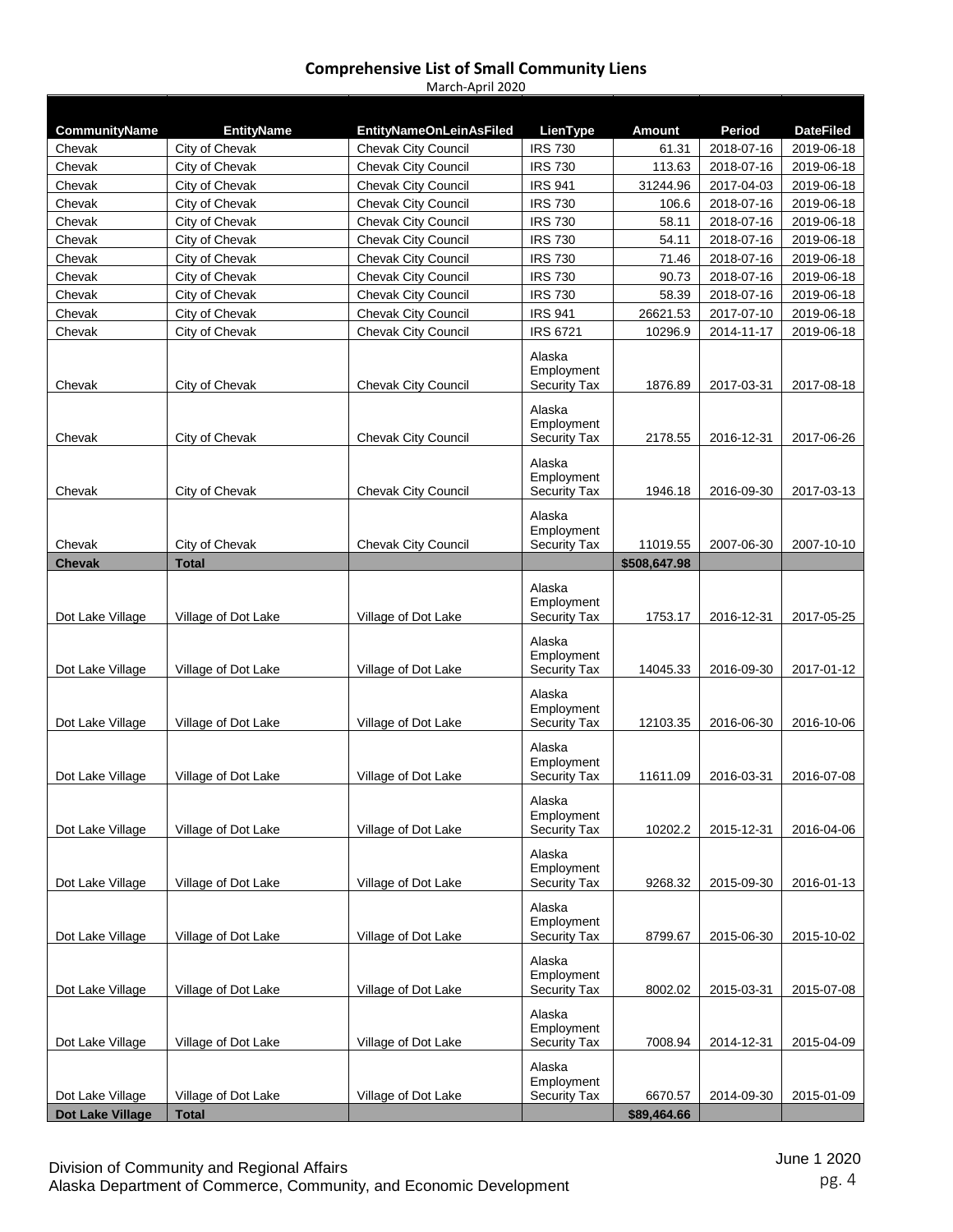| CommunityName       | <b>EntityName</b>                   | <b>EntityNameOnLeinAsFiled</b>      | LienType                          | Amount                  | Period     | <b>DateFiled</b> |
|---------------------|-------------------------------------|-------------------------------------|-----------------------------------|-------------------------|------------|------------------|
| Elim                | City of Elim                        | City of Elim                        | <b>IRS 941</b>                    | 1833.39                 | 2016-09-30 | 2017-03-31       |
| Elim                | City of Elim                        | City of Elim                        | <b>IRS 941</b>                    | 1404.96                 | 2015-03-31 | 2017-02-01       |
| Elim                | City of Elim                        | City of Elim                        | <b>IRS 941</b>                    | 2834.64                 | 2014-03-31 | 2017-02-01       |
| Elim                | City of Elim                        | City of Elim                        | <b>IRS 941</b>                    | 1358.41                 | 2014-12-31 | 2017-02-01       |
| Elim                | City of Elim                        | City of Elim                        | <b>IRS 941</b>                    | 1230.43                 | 2015-06-30 | 2017-02-01       |
| Elim                | City of Elim                        | City of Elim                        | <b>IRS 941</b>                    | 7775.82                 | 2015-09-30 | 2017-02-01       |
| Elim                | City of Elim                        | City of Elim                        | <b>IRS 941</b>                    | 23405.8                 | 2016-06-30 | 2017-02-01       |
| Elim                | City of Elim                        | City of Elim                        | <b>IRS 941</b>                    | 22483.41                | 2015-12-31 | 2017-02-01       |
| Elim                | City of Elim                        | City of Elim                        | <b>IRS 941</b>                    | 1167.98                 | 2016-03-31 | 2017-02-01       |
| <b>Elim</b>         | <b>Total</b>                        |                                     |                                   | \$63,494.84             |            |                  |
|                     |                                     |                                     | Alaska                            |                         |            |                  |
|                     | <b>Emmonak Expense</b>              | <b>Emmonak Expense</b>              | Employment                        |                         |            |                  |
| Emmonak             | Committee                           | Committee                           | <b>Security Tax</b>               | 1016.98                 | 2005-09-30 | 2006-02-28       |
|                     | <b>Emmonak Expense</b>              | <b>Emmonak Expense</b>              | Alaska<br>Employment              |                         |            |                  |
| Emmonak             | Committee                           | Committee                           | <b>Security Tax</b>               | 1172.46                 | 2005-12-31 | 2006-02-28       |
|                     |                                     |                                     | Alaska                            |                         |            |                  |
| Emmonak             | <b>Emmonak Expense</b><br>Committee | <b>Emmonak Expense</b><br>Committee | Employment<br><b>Security Tax</b> | 352.86                  | 2004-12-31 | 2006-02-28       |
|                     |                                     |                                     |                                   |                         |            |                  |
|                     |                                     |                                     | Alaska                            |                         |            |                  |
| Emmonak             | <b>Emmonak Expense</b><br>Committee | <b>Emmonak Expense</b><br>Committee | Employment<br><b>Security Tax</b> | 884.74                  | 2005-03-31 | 2006-02-28       |
|                     |                                     |                                     |                                   |                         |            |                  |
|                     |                                     |                                     | Alaska                            |                         |            |                  |
| Emmonak             | <b>Emmonak Expense</b><br>Committee | <b>Emmonak Expense</b><br>Committee | Employment<br><b>Security Tax</b> | 948.87                  | 2005-06-30 | 2006-02-28       |
| <b>Emmonak</b>      | <b>Total</b>                        |                                     |                                   | \$4,375.91              |            |                  |
|                     |                                     |                                     |                                   |                         |            |                  |
|                     |                                     |                                     | Alaska<br>Employment              |                         |            |                  |
| Gambell             | City of Gambell                     | <b>Gambell Common Council</b>       | <b>Security Tax</b>               | 2262                    | 2019-05-06 | 2019-05-09       |
| Gambell             | <b>Total</b>                        |                                     |                                   | \$2,262.00              |            |                  |
|                     |                                     |                                     |                                   |                         |            |                  |
|                     |                                     |                                     | Alaska<br>Employment              |                         |            |                  |
| Goodnews Bay        | City of Goodnews Bay                | City of Goodnews Bay                | <b>Security Tax</b>               | 4601.7                  | 2016-06-30 | 2017-03-09       |
|                     |                                     |                                     | Alaska                            |                         |            |                  |
|                     |                                     |                                     | Employment                        |                         |            |                  |
| Goodnews Bay        | City of Goodnews Bay                | City of Goodnews Bay                | <b>Security Tax</b>               | 5150.55                 | 2016-09-30 | 2017-03-09       |
| <b>Goodnews Bay</b> | <b>Total</b>                        |                                     |                                   | \$9,752.25              |            |                  |
|                     |                                     | Hooper Bay Traditional              |                                   |                         |            |                  |
| Hooper Bay          | Native Village of Hooper Bay        | Council                             | <b>IRS 941</b>                    | 14085.85                | 2012-12-31 | 2014-09-01       |
|                     |                                     | Hooper Bay Traditional              |                                   |                         |            |                  |
| Hooper Bay          | Native Village of Hooper Bay        | Council                             | <b>IRS 941</b>                    | 17548.52                | 2012-06-30 | 2014-09-01       |
|                     |                                     | Hooper Bay Traditional              |                                   |                         |            |                  |
| Hooper Bay          | Native Village of Hooper Bay        | Council                             | <b>IRS 941</b>                    | 29303.67                | 2012-09-30 | 2014-09-01       |
|                     |                                     | Hooper Bay Traditional              |                                   |                         |            |                  |
| Hooper Bay          | Native Village of Hooper Bay        | Council                             | <b>IRS 941</b>                    | 4858.46                 | 2011-06-30 | 2013-10-07       |
|                     |                                     | <b>Hooper Bay Traditional</b>       |                                   |                         |            |                  |
| Hooper Bay          | Native Village of Hooper Bay        | Council                             | <b>IRS 941</b>                    | 6440.49                 | 2012-03-31 | 2013-08-12       |
| Hooper Bay          | Native Village of Hooper Bay        | Hooper Bay Traditional<br>Council   | <b>IRS 941</b>                    |                         | 2011-12-31 |                  |
| <b>Hooper Bay</b>   | <b>Total</b>                        |                                     |                                   | 13716.56<br>\$85,953.55 |            | 2013-07-29       |
| Hydaburg            | City of Hydaburg                    | City of Hydaburg                    | <b>IRS 941</b>                    | 164.17                  | 2018-10-01 | 2019-04-17       |
| Hydaburg            | City of Hydaburg                    | City of Hydaburg                    | <b>IRS 941</b>                    |                         | 2017-11-06 |                  |
|                     |                                     |                                     | <b>IRS 941</b>                    | 3161.04<br>272.79       |            | 2019-04-17       |
| Hydaburg            | City of Hydaburg                    | City of Hydaburg                    |                                   |                         | 2017-06-26 | 2019-04-17       |
| Hydaburg            | City of Hydaburg                    | City of Hydaburg                    | <b>IRS 941</b>                    | 4250.55                 | 2018-09-24 | 2019-04-17       |
| Hydaburg            | City of Hydaburg                    | City of Hydaburg                    | <b>IRS 941</b>                    | 5902.46                 | 2018-09-24 | 2019-04-17       |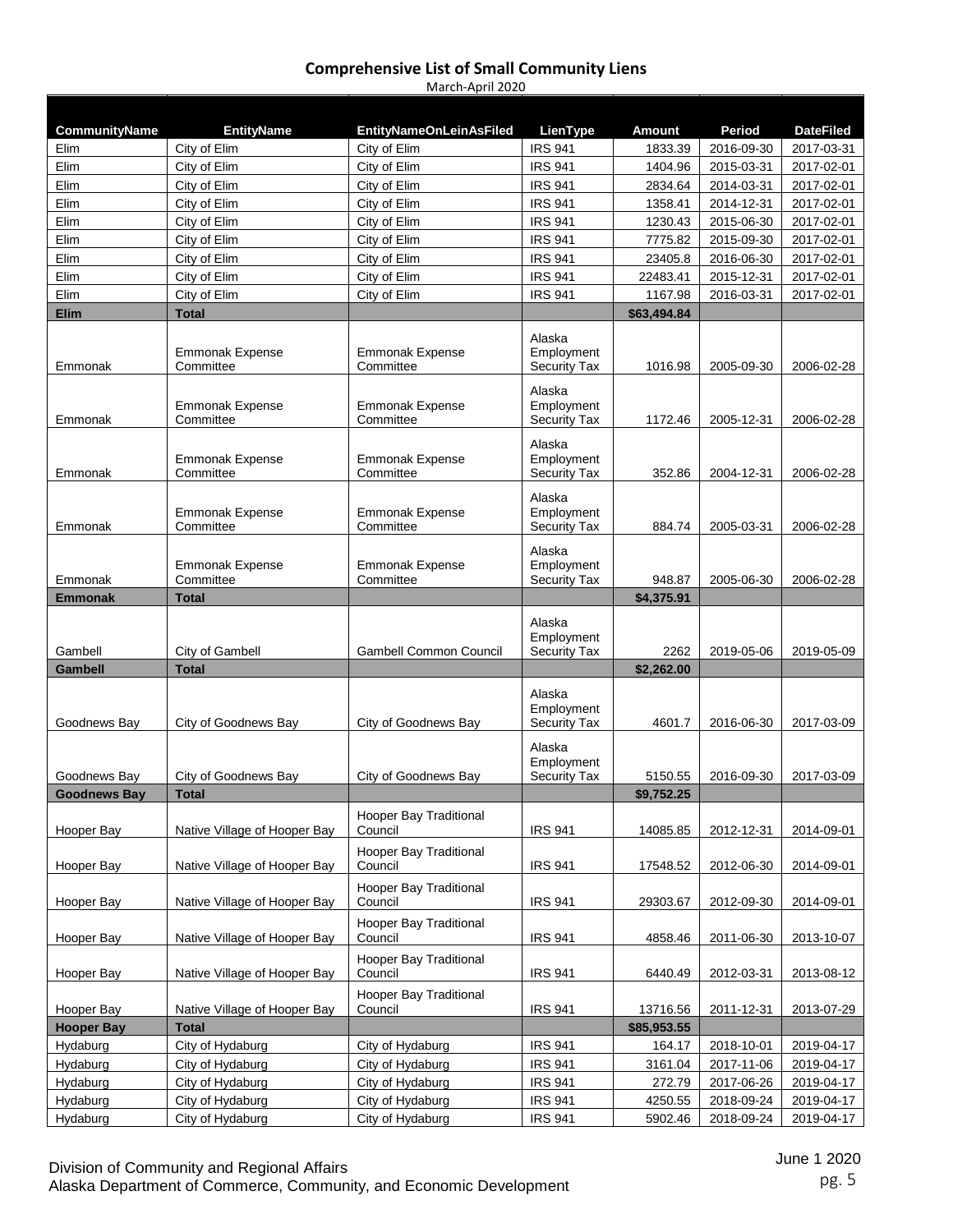| CommunityName        | <b>EntityName</b>             | <b>EntityNameOnLeinAsFiled</b>      | LienType                          | Amount                | Period     | <b>DateFiled</b> |
|----------------------|-------------------------------|-------------------------------------|-----------------------------------|-----------------------|------------|------------------|
| Hydaburg             | City of Hydaburg              | City of Hydaburg                    | <b>IRS 941</b>                    | 2924.29               | 2018-09-24 | 2019-04-17       |
| <b>Hydaburg</b>      | Total                         |                                     |                                   | \$16,675.30           |            |                  |
|                      |                               |                                     | Alaska                            |                       |            |                  |
|                      |                               |                                     | Employment                        |                       |            |                  |
| Ivanof Bay           | Ivanof Bay Tribal Council     | Ivanof Bay Tribal Council           | <b>Security Tax</b>               | 610.55                | 2018-03-31 | 2018-09-11       |
|                      |                               |                                     | Alaska                            |                       |            |                  |
| Ivanof Bay           | Ivanof Bay Tribal Council     | Ivanof Bay Tribal Council           | Employment<br><b>Security Tax</b> | 583.32                | 2017-12-31 | 2018-05-25       |
|                      |                               |                                     |                                   |                       |            |                  |
|                      |                               |                                     | Alaska<br>Employment              |                       |            |                  |
| Ivanof Bay           | Ivanof Bay Tribal Council     | Ivanof Bay Tribal Council           | <b>Security Tax</b>               | 6.45                  | 2017-06-30 | 2018-05-25       |
| <b>Ivanof Bay</b>    | <b>Total</b>                  |                                     |                                   | \$1,200.32            |            |                  |
| Marshall             | City of Marshall              | <b>Marshall Traditional Council</b> | <b>IRS 730</b>                    | 21.55                 | 2018-07-31 | 2019-11-19       |
| Marshall             | City of Marshall              | <b>Marshall Traditional Council</b> | <b>IRS 730</b>                    | 244.82                | 2018-09-30 | 2019-11-19       |
| Marshall             | City of Marshall              | <b>Marshall Traditional Council</b> | <b>IRS 941</b>                    | 22053.12              | 2018-03-31 | 2019-11-19       |
| Marshall             | City of Marshall              | <b>Marshall Traditional Council</b> | <b>IRS 941</b>                    | 28061.19              | 2018-06-30 | 2019-11-19       |
| Marshall             | City of Marshall              | <b>Marshall Traditional Council</b> | <b>IRS 941</b>                    | 23549.74              | 2018-09-30 | 2019-11-19       |
| Marshall             | City of Marshall              | <b>Marshall Traditional Council</b> | <b>IRS 941</b>                    | 20600.42              | 2018-12-31 | 2019-11-19       |
| Marshall             | City of Marshall              | Marshall Traditional Council        | <b>IRS 941</b>                    | 15737.68              | 2019-03-31 | 2019-11-19       |
| Marshall             | City of Marshall              | <b>Marshall Traditional Council</b> | <b>IRS 941</b>                    | 16325.91              | 2019-06-30 | 2019-11-19       |
| Marshall             | City of Marshall              | <b>Marshall Traditional Council</b> | <b>IRS 941</b>                    | 11707.48              | 2011-09-30 | 2019-08-28       |
| Marshall             | City of Marshall              | <b>Marshall Traditional Council</b> | <b>IRS 6721</b>                   | 41333.15              | 2012-12-31 | 2019-08-28       |
| Marshall             | City of Marshall              | <b>Marshall Traditional Council</b> | <b>IRS 730</b>                    | 42.06                 | 2012-09-30 | 2019-08-28       |
| <b>Marshall</b>      | <b>Total</b>                  |                                     |                                   | \$179,677.12          |            |                  |
|                      |                               |                                     | Alaska                            |                       |            |                  |
| Nuigsut              | Native Village of Nuigsut     | Native Village of Nuigsut           | Employment<br><b>Security Tax</b> | 6809.34               | 2018-03-31 | 2018-08-17       |
| <b>Nuigsut</b>       | <b>Total</b>                  |                                     |                                   | \$6,809.34            |            |                  |
|                      |                               |                                     |                                   |                       |            |                  |
|                      |                               |                                     | Alaska<br>Employment              |                       |            |                  |
| Nunapitchuk          | Native Village of Nunapitchuk | Nunapitchuk IRA Council             | <b>Security Tax</b>               | 3640.11               | 1999-12-31 | 2000-04-28       |
| <b>Nunapitchuk</b>   | Total                         |                                     |                                   | \$3,640.11            |            |                  |
|                      |                               |                                     | Claim of Tax                      |                       |            |                  |
| <b>Pilot Station</b> | City of Pilot Station         | City of Pilot Station               | Lien                              | 1,297.66              | 2020-04-30 | 4/24/2020        |
| <b>Pilot Station</b> | <b>Total</b>                  |                                     |                                   | \$1,297.66            |            |                  |
| Point Hope           | City of Point Hope            | City of Point Hope                  | <b>IRS 6721</b>                   | 14169.57              | 2013-12-31 | 2016-11-29       |
| Point Hope           | City of Point Hope            | City of Point Hope                  | <b>IRS 941</b>                    | 124.79                | 2014-03-31 | 2016-11-29       |
| Point Hope           | City of Point Hope            | City of Point Hope                  | <b>IRS 941</b>                    | 4173.92               | 2013-12-31 | 2016-04-19       |
| Point Hope           | City of Point Hope            | City of Point Hope                  | <b>IRS 941</b>                    | 4804.71               | 2014-09-30 | 2016-04-19       |
| Point Hope           | City of Point Hope            | City of Point Hope                  | <b>IRS 941</b>                    | 3597.06               | 2014-12-31 | 2016-04-19       |
| Point Hope           | City of Point Hope            | City of Point Hope                  | <b>IRS 941</b>                    | 11179.23              | 2013-03-31 | 2016-04-19       |
| <b>Point Hope</b>    | <b>Total</b>                  |                                     |                                   | \$38,049.28           |            |                  |
|                      |                               |                                     | Alaska                            |                       |            |                  |
| Saint Paul           |                               | <b>Tribal Government of Saint</b>   | Employment                        |                       |            |                  |
| <b>Saint Paul</b>    | Saint Paul Island<br>Total    | Paul Island                         | <b>Security Tax</b>               | 8195.89<br>\$8,195.89 | 2000-09-30 | 2001-02-21       |
| Savoonga             | Native Village of Savoonga    | Native Village of Savoonga          | <b>IRS 941</b>                    | 49239.91              | 2012-09-30 | 2013-08-27       |
| Savoonga             | Native Village of Savoonga    | Native Village of Savoonga          | <b>IRS 941</b>                    | 164050.25             | 2011-09-30 | 2013-08-27       |
| Savoonga             | Native Village of Savoonga    | Native Village of Savoonga          | <b>IRS 941</b>                    | 10462.16              | 2012-06-30 | 2013-08-27       |
| Savoonga             | Native Village of Savoonga    | Native Village of Savoonga          | <b>IRS 941</b>                    | 3154.31               | 2010-09-30 | 2013-07-29       |
| Savoonga             | Native Village of Savoonga    | Native Village of Savoonga          | <b>IRS 941</b>                    | 732.52                | 2009-12-31 | 2012-09-17       |
| Savoonga             | Native Village of Savoonga    | Native Village of Savoonga          | <b>IRS 6721</b>                   | 12251.53              | 2012-03-31 | 2012-09-03       |
| Savoonga             | Native Village of Savoonga    | Native Village of Savoonga          | <b>IRS 941</b>                    | 67467.72              | 2011-03-31 | 2012-08-20       |
| Savoonga             | Native Village of Savoonga    | Native Village of Savoonga          | <b>IRS 941</b>                    | 67835.31              | 2011-06-30 | 2012-08-20       |
| Savoonga             | Native Village of Savoonga    | Native Village of Savoonga          | <b>IRS 941</b>                    | 68238.02              | 2011-09-30 | 2012-08-20       |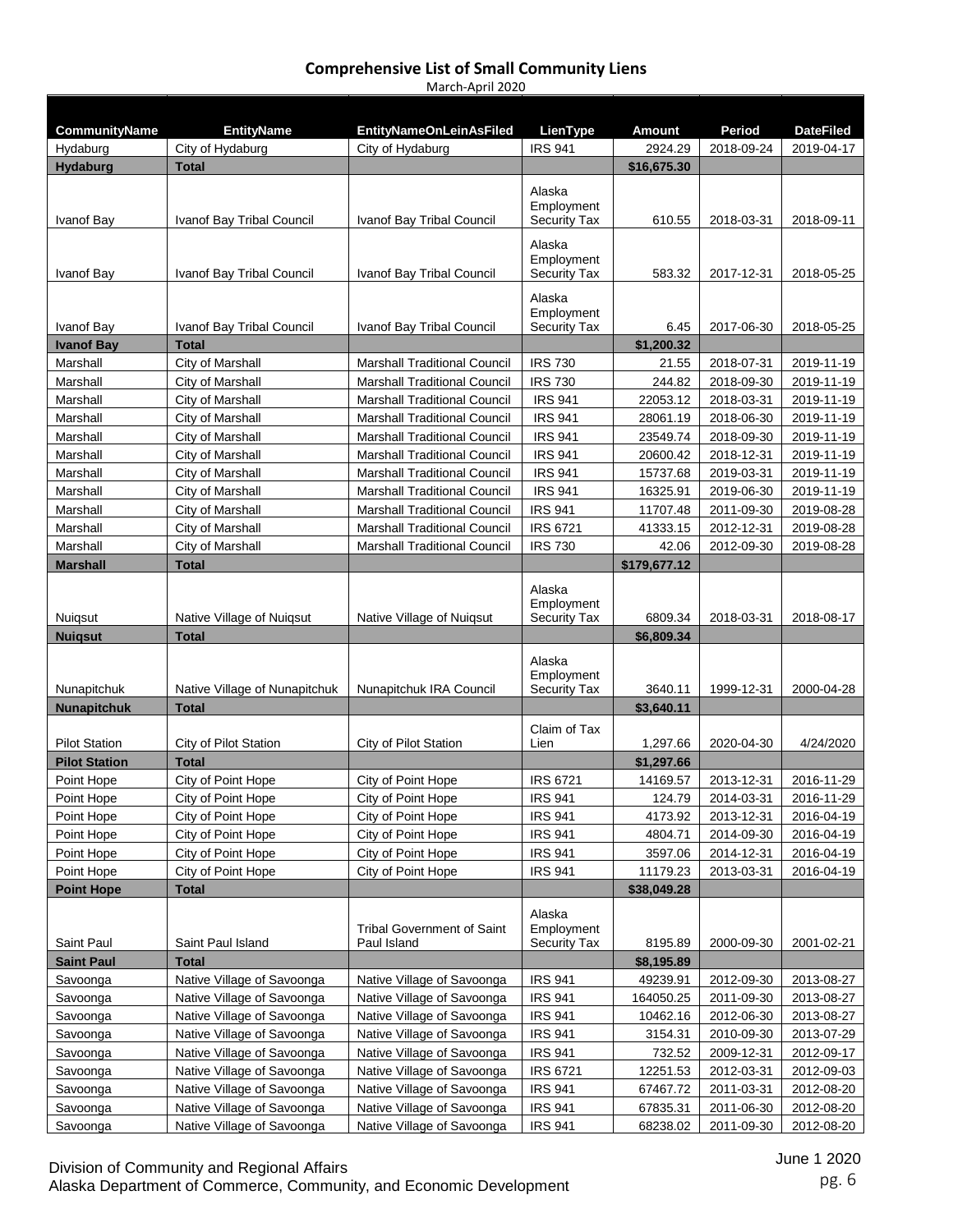| <b>CommunityName</b> | <b>EntityName</b>                                  | <b>EntityNameOnLeinAsFiled</b> | LienType                                    | Amount             | Period                   | <b>DateFiled</b>         |
|----------------------|----------------------------------------------------|--------------------------------|---------------------------------------------|--------------------|--------------------------|--------------------------|
| Savoonga             | Native Village of Savoonga                         | Native Village of Savoonga     | <b>IRS 941</b>                              | 68726.51           | 2011-12-31               | 2012-08-20               |
| Savoonga             | Native Village of Savoonga                         | Native Village of Savoonga     | <b>IRS 941</b>                              | 20083.28           | 2010-12-31               | 2012-08-20               |
| Savoonga             | Native Village of Savoonga                         | Native Village of Savoonga     | <b>IRS 941</b>                              | 48.88              | 2010-09-30               | 2010-12-20               |
| Savoonga             | Total                                              |                                |                                             | \$532,290.40       |                          |                          |
|                      |                                                    |                                | Alaska                                      |                    |                          |                          |
| Selawik              | City of Selawik                                    | Selawik City Council           | Employment<br><b>Security Tax</b>           | 3020.01            | 2019-05-13               | 2019-07-22               |
| Selawik              | City of Selawik                                    | Selawik City Council           | <b>IRS 941</b>                              | 14054.33           | 2015-09-14               | 2019-06-25               |
| Selawik              | City of Selawik                                    | Selawik City Council           | <b>IRS 941</b>                              | 45706.45           | 2016-03-14               | 2019-06-25               |
| Selawik              | City of Selawik                                    | <b>Selawik City Council</b>    | <b>IRS 941</b>                              | 87424.68           | 2016-03-14               | 2019-06-25               |
| Selawik              | City of Selawik                                    | Selawik City Council           | <b>IRS 941</b>                              | 70397.58           | 2016-04-11               | 2019-06-25               |
| Selawik              | City of Selawik                                    | Selawik City Council           | <b>IRS 941</b>                              | 75984.43           | 2017-06-26               | 2019-06-25               |
| Selawik              | City of Selawik                                    | Selawik City Council           | <b>IRS 941</b>                              | 68227.04           | 2017-06-19               | 2019-06-25               |
| Selawik              | City of Selawik                                    | Selawik City Council           | <b>IRS 941</b>                              | 39786.21           | 2017-10-16               | 2019-06-25               |
| Selawik              | City of Selawik                                    | Selawik City Council           | <b>IRS 941</b>                              | 41474.13           | 2017-09-04               | 2019-06-25               |
| Selawik              | City of Selawik                                    | Selawik City Council           | <b>IRS 941</b>                              | 36165.26           | 2018-01-01               | 2019-06-25               |
| Selawik              | City of Selawik                                    | Selawik City Council           | <b>IRS 941</b>                              | 48731.19           | 2018-04-09               | 2019-06-25               |
| Selawik              | City of Selawik                                    | Selawik City Council           | <b>IRS 941</b>                              | 51448.01           | 2019-03-18               | 2019-06-25               |
| Selawik              | City of Selawik                                    | Selawik City Council           | <b>IRS 941</b>                              | 25062.24           | 2018-09-10               | 2019-06-25               |
| Selawik              | City of Selawik                                    | Selawik City Council           | <b>IRS 941</b>                              | 20339.36           | 2019-03-25               | 2019-06-25               |
|                      |                                                    |                                | Alaska<br>Employment                        |                    |                          |                          |
| Selawik              | City of Selawik                                    | City of Selawik                | <b>Security Tax</b>                         | 3628.17            | 2017-03-31               | 2017-08-10               |
| Selawik              | Native Village of Selawik                          | Native Village of Selawik      | Judgment on<br>Confession                   | 39279.51           | 2011-07-05               | 2011-07-11               |
|                      |                                                    |                                |                                             |                    |                          |                          |
| <b>Selawik</b>       | <b>Total</b>                                       |                                |                                             | \$670,728.60       |                          |                          |
| Shageluk             | Shageluk Native Village                            | Shageluk Native Village        | Alaska<br>Employment<br><b>Security Tax</b> | 1330.87            | 2018-06-30               | 2018-10-22               |
| Shageluk             | Shageluk Native Village                            | Shageluk Native Village        | Alaska<br>Employment<br><b>Security Tax</b> | 13.12              | 2018-03-31               | 2018-10-22               |
| Shageluk             | Shageluk Native Village                            | Native Village of Shageluk     | Alaska<br>Employment<br><b>Security Tax</b> | 9474.34            | 2017-03-31               | 2017-07-10               |
| Shageluk             | Shageluk Native Village                            | Native Village of Shageluk     | Alaska<br>Employment<br><b>Security Tax</b> | 7329.36            | 2015-01-31               | 2017-05-04               |
|                      |                                                    | Native Village of Shageluk     | Alaska<br>Employment<br>Security Tax        |                    |                          |                          |
| Shageluk<br>Shageluk | Shageluk Native Village<br>Shageluk Native Village | Native Village of Shageluk     | Alaska<br>Employment<br><b>Security Tax</b> | 7899.86<br>8511.15 | 2015-06-30<br>2015-09-30 | 2017-05-04<br>2017-05-04 |
| Shageluk             | Shageluk Native Village                            | Native Village of Shageluk     | Alaska<br>Employment<br><b>Security Tax</b> | 9165.72            | 2015-12-31               | 2017-05-04               |
| Shageluk             | Shageluk Native Village                            | Native Village of Shageluk     | Alaska<br>Employment<br>Security Tax        | 8449.98            | 2016-01-31               | 2017-05-04               |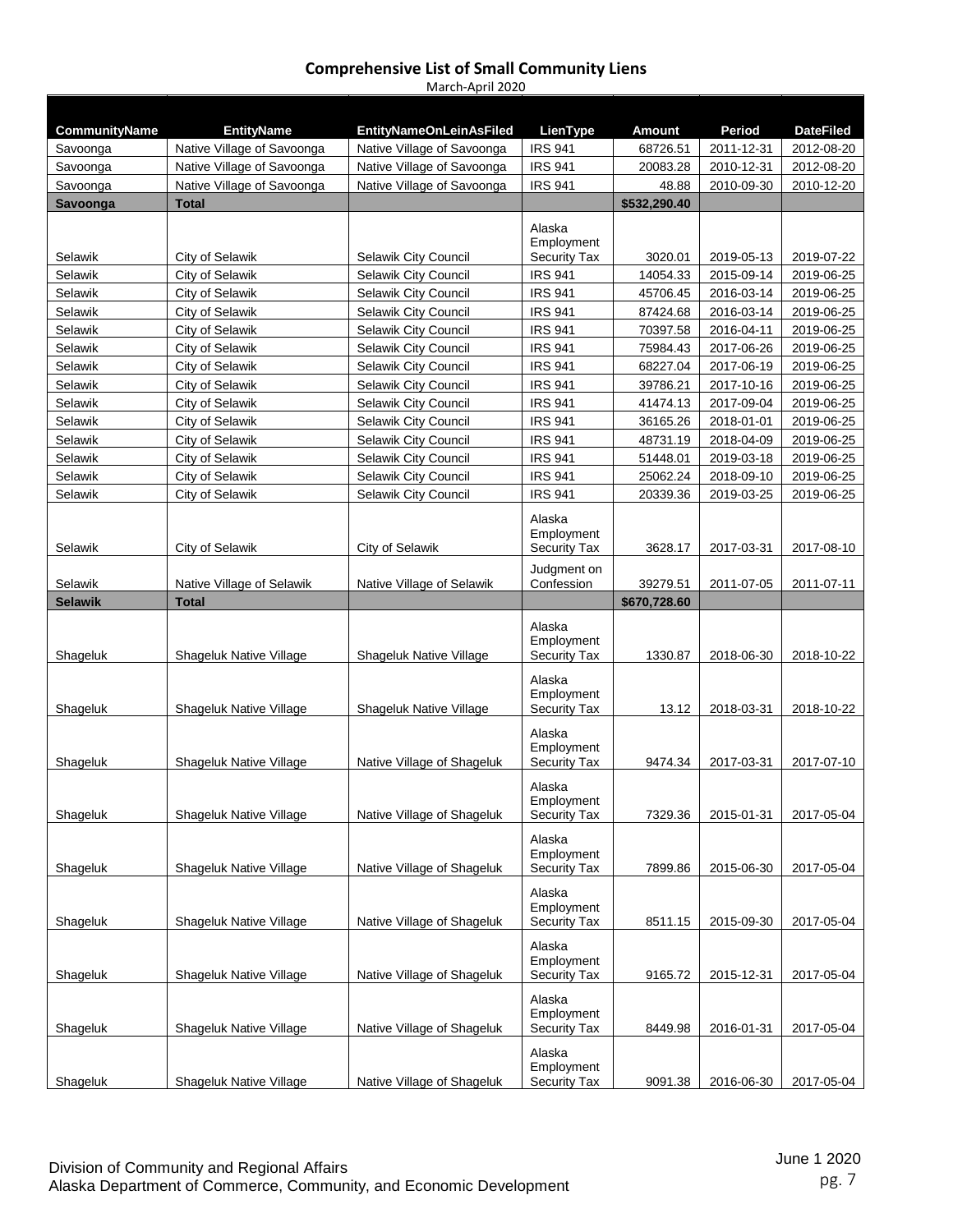| <b>CommunityName</b>          | <b>EntityName</b>                           | <b>EntityNameOnLeinAsFiled</b>              | LienType                                    | Amount                  | Period     | <b>DateFiled</b> |
|-------------------------------|---------------------------------------------|---------------------------------------------|---------------------------------------------|-------------------------|------------|------------------|
| Shageluk                      | Shageluk Native Village                     | Native Village of Shageluk                  | Alaska<br>Employment<br><b>Security Tax</b> | 9036.1                  | 2016-09-30 | 2017-05-04       |
| Shageluk                      | Shageluk Native Village                     | Native Village of Shageluk                  | Alaska<br>Employment<br><b>Security Tax</b> | 9286.11                 | 2016-12-31 | 2017-05-04       |
| <b>Shageluk</b>               | <b>Total</b>                                |                                             |                                             | \$79,587.99             |            |                  |
| Shungnak                      | City of Shungnak                            | <b>Shungnak City Council</b>                | Alaska<br>Employment<br><b>Security Tax</b> | 673.5                   | 2020-02-29 | 2020-02-06       |
| Shungnak                      | City of Shungnak                            | City of Shungnak                            | Alaska<br>Employment<br><b>Security Tax</b> | 1533.24                 | 2016-12-31 | 2017-04-24       |
| Shungnak                      | City of Shungnak                            | City of Shungnak                            | Alaska<br>Employment<br><b>Security Tax</b> | 3287.27                 | 2013-12-31 | 2014-05-01       |
| <b>Shungnak</b>               | <b>Total</b>                                |                                             |                                             | \$5,494.01              |            |                  |
| Tanacross<br><b>Tanacross</b> | Native Village of Tanacross<br><b>Total</b> | Native Village of Tanacross                 | <b>IRS 941</b>                              | 70609.61<br>\$70,609.61 | 2007-03-31 | 2010-08-11       |
| Tuluksak                      | <b>Tuluksak Native Community</b>            | Tuluksak Native Community                   | Final<br>Judgement                          | 22362.67                | 2019-10-31 | 2019-10-24       |
| Tuluksak                      | <b>Tuluksak Native Community</b>            | <b>Tuluksak Native Community</b><br>Council | <b>IRS 941</b>                              | 18492.21                | 2019-03-31 | 2019-08-28       |
| Tuluksak                      | <b>Tuluksak Native Community</b>            | <b>Tuluksak Native Community</b><br>Council | <b>IRS 941</b>                              | 11716.58                | 2012-03-31 | 2019-07-16       |
| Tuluksak                      | <b>Tuluksak Native Community</b>            | <b>Tuluksak Native Community</b><br>Council | <b>IRS 941</b>                              | 3632.04                 | 2015-12-31 | 2019-07-16       |
| Tuluksak                      | <b>Tuluksak Native Community</b>            | <b>Tuluksak Native Community</b><br>Council | <b>IRS 941</b>                              | 3812.25                 | 2016-06-30 | 2019-07-16       |
| Tuluksak                      | <b>Tuluksak Native Community</b>            | <b>Tuluksak Native Community</b><br>Council | <b>IRS 941</b>                              | 15063.22                | 2015-03-31 | 2019-07-16       |
| Tuluksak                      | <b>Tuluksak Native Community</b>            | <b>Tuluksak Native Community</b><br>Council | <b>IRS 941</b>                              | 4216.93                 | 2016-03-31 | 2019-07-16       |
| Tuluksak                      | <b>Tuluksak Native Community</b>            | <b>Tuluksak Native Community</b><br>Council | <b>IRS 941</b>                              | 15064.75                | 2014-12-31 | 2019-07-16       |
| Tuluksak                      | <b>Tuluksak Native Community</b>            | <b>Tuluksak Native Community</b><br>Council | <b>IRS 6721</b>                             | 2714.28                 | 2016-12-05 | 2019-07-16       |
| Tuluksak                      | <b>Tuluksak Native Community</b>            | <b>Tuluksak Native Community</b><br>Council | <b>IRS 941</b>                              | 6530.31                 | 2012-09-30 | 2019-07-16       |
| Tuluksak                      | <b>Tuluksak Native Community</b>            | <b>Tuluksak Native Community</b><br>Council | <b>IRS 941</b>                              | 6643.56                 | 2012-12-31 | 2019-07-16       |
| Tuluksak                      | <b>Tuluksak Native Community</b>            | <b>Tuluksak Native Community</b><br>Council | <b>IRS 941</b>                              | 7633.58                 | 2015-06-30 | 2019-07-16       |
| Tuluksak                      | <b>Tuluksak Native Community</b>            | <b>Tuluksak Native Community</b><br>Council | <b>IRS 941</b>                              | 812.51                  | 2016-12-31 | 2019-07-16       |
| Tuluksak                      | <b>Tuluksak Native Community</b>            | <b>Tuluksak Native Community</b><br>Council | <b>IRS 941</b>                              | 4290.78                 | 2015-09-30 | 2019-07-16       |
| Tuluksak                      | <b>Tuluksak Native Community</b>            | <b>Tuluksak Native Community</b><br>Council | <b>IRS 941</b>                              | 26717.25                | 2013-03-31 | 2019-07-16       |
| Tuluksak                      | <b>Tuluksak Native Community</b>            | <b>Tuluksak Native Community</b><br>Council | <b>IRS 941</b>                              | 3048.69                 | 2016-09-30 | 2019-07-16       |
| Tuluksak                      | <b>Tuluksak Native Community</b>            | <b>Tuluksak Native Community</b><br>Council | <b>IRS 941</b>                              | 8723.45                 | 2011-09-30 | 2019-07-16       |
| Tuluksak                      | <b>Tuluksak Native Community</b>            | <b>Tuluksak Native Community</b><br>Council | <b>IRS 941</b>                              | 7521.08                 | 2011-12-31 | 2019-07-16       |